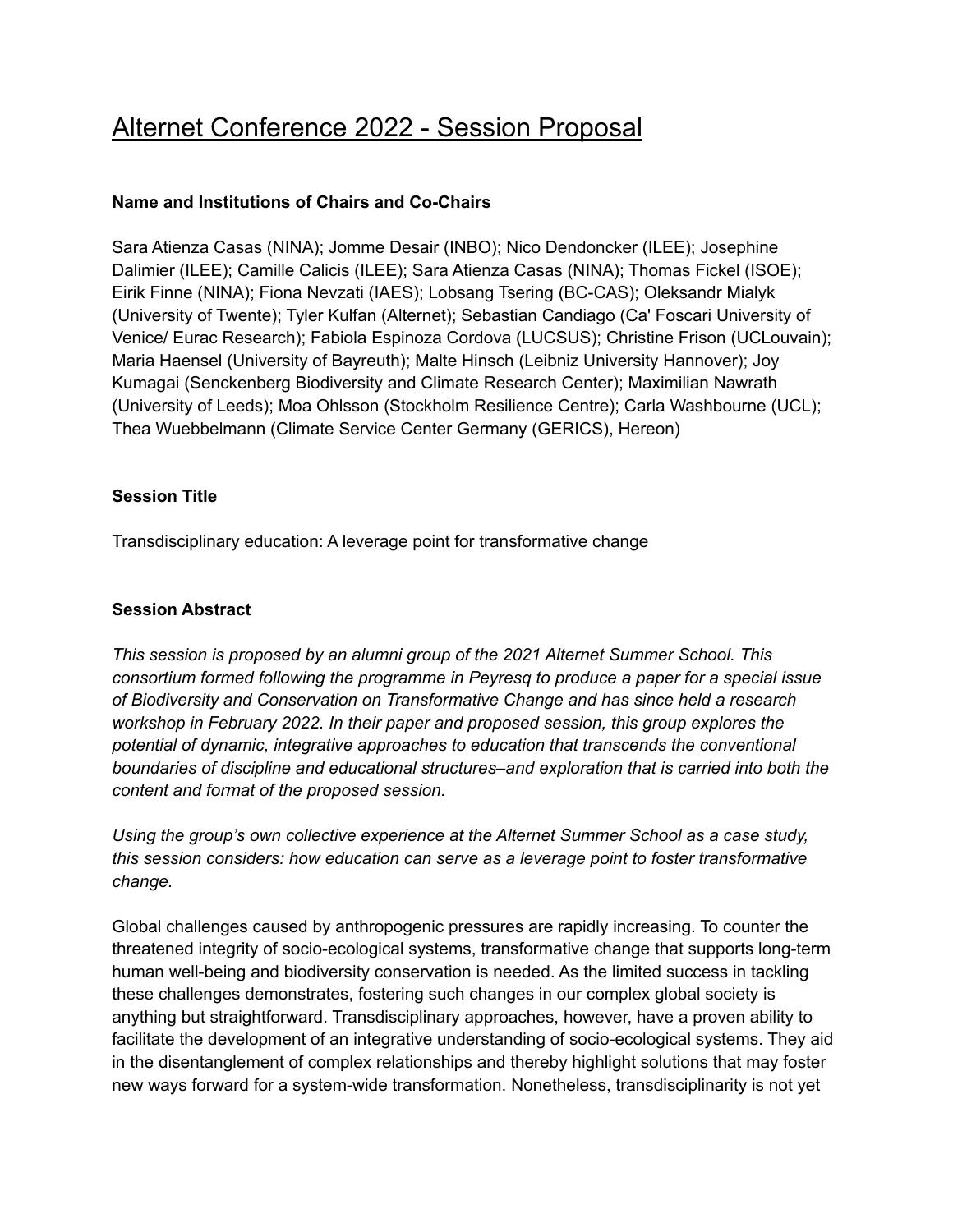broadly adopted in science, policy or practice. One way to overcome this gap in implementation is transdisciplinary education.

In this session we illustrate how the use of transdisciplinary education for early-career researchers can serve as a key leverage point to foster transformative change in science education and biodiversity conservation. To this end, we draw upon the practical experience of a summer school focusing on transformative change for biodiversity. We argue that this transdisciplinary and immersive learning experience contributes to transformative change on three levels. On a personal level, the learning process helps researchers to identify their own role in this transformative change. On a research level, its collaborative approach, using knowledge integration and co-creation, can improve research outcomes which address the complexity of socio-ecological problems. And on a societal level, it enables researchers to mobilize this knowledge for vital contributions to transformative change.

As transformative change is long past due to address society's compound crises, we will demonstrate the importance of equipping young researchers with the tools of transdisciplinarity so they can embrace their responsibilities in tomorrow's society.

## **Type of Session**

Blended structure, including:

- Introductory presentations
- Interactive panel
- Participatory activity

By bringing together experts from diverse fields, practitioners, local actors, traditional knowledge, and–above all–a broad range of perspectives, the Alternet Summer School provided students with an integrated and transdisciplinary experience of science education. In this proposed session, the 2021 alumni research group will simulate the Alternet Summer School experience for session attendees as a model of a transformative approach to science education.

The initial stage of the session will include two brief talks introducing (a) the present research project on science education and transformative change and (b) the educational model and culture of Peyresq and the Alternet Summer School.

Following these introductory talks, the session hosts will "transport" the attendees to Peyresq and involve them in an interactive systems mapping activity that recreates in abbreviated form the work performed by the alumni themselves during the Summer School programme. Session hosts roleplaying different knowledge holders and stakeholders (e.g. local shepherds, tourism industry representatives, nature conservation experts, etc.) will be situated in the session room for consultation; and the self-organizing, communal approach to research will be emphasized in the structure of the activity as the participants work collectively to determine the best method of